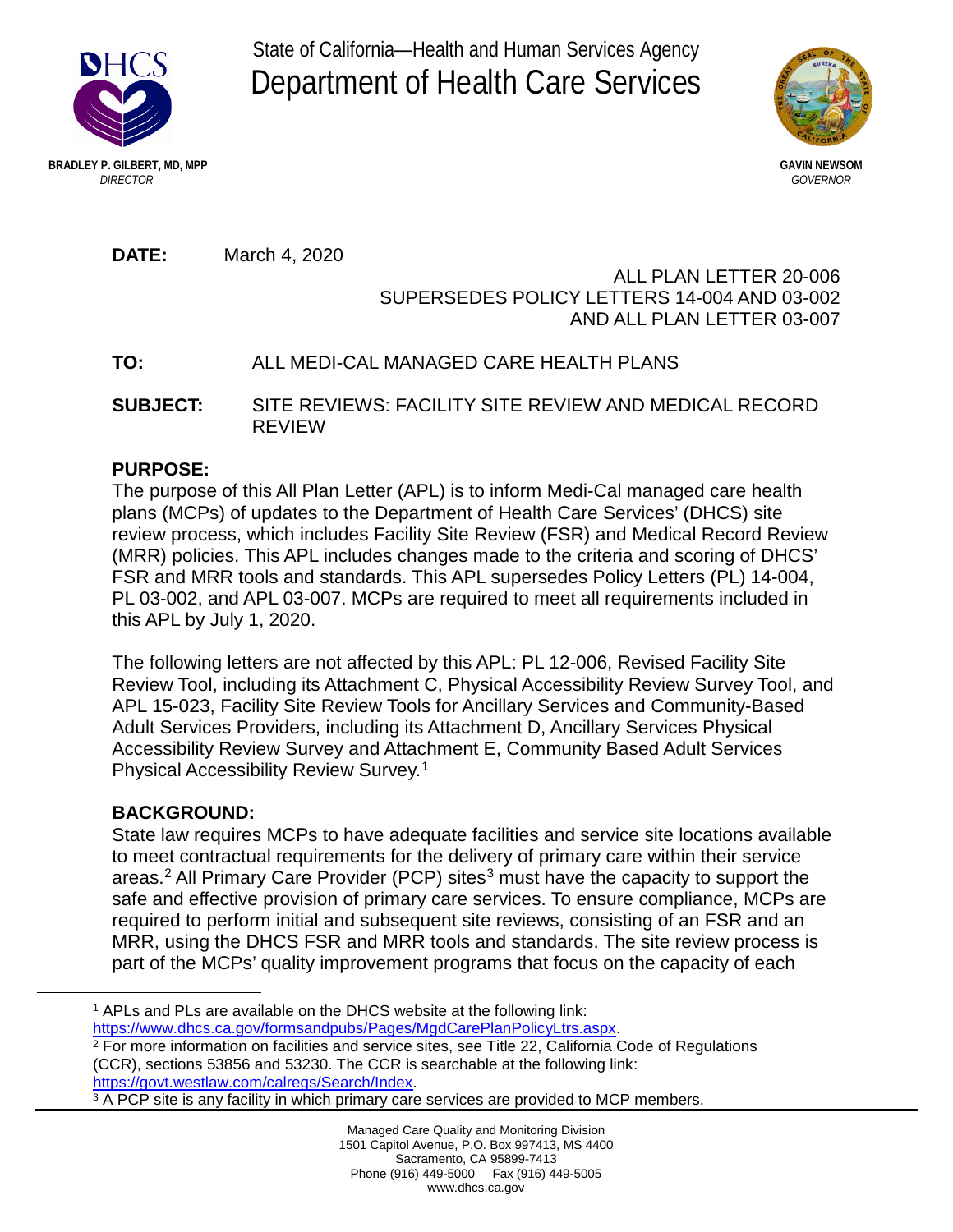PCP site to ensure and support the safe and effective provision of appropriate clinical services.<sup>4</sup>

FSRs are conducted to ensure that all contracted PCP sites have sufficient capacity to provide appropriate primary health care services and can maintain patient safety standards and practices. The FSR confirms the PCP site operates in compliance with all applicable local, state, and federal laws and regulations.

MRRs are conducted to review medical records for format, legal protocols, and documented evidence of the provision of preventive care and coordination and continuity of care services. The medical record provides legal proof that the patient received care. Incomplete records or lack of documentation implies the PCP did not provide quality, timely, or appropriate medical care.

MCPs designate professional clinical staff to be certified by DHCS as the MCP's Certified Master Trainer (CMT). The MCP's designated CMT provides training, supervision, and certification of the MCP's site reviewers (Certified Site Reviewers [CSRs]). DHCS collaborates with MCPs to develop, implement, and evaluate site review training and certification, revise training curriculum and materials as needed, and provide technical assistance to CMTs on an ongoing basis.

DHCS oversees and monitors the MCPs' implementation of the site review policy. Monitoring may include, but is not limited to, DHCS-conducted site reviews; oversight of the MCP's methods for monitoring provider sites between periodic site reviews; and verification of appropriate use of the reviewers within their legal scope of practice, the standards outlined in this policy, and local collaborative processes. Monitoring methods may also include, but are not limited to, observing site reviewer training and certification processes, assessing data collection methods, and evaluating aggregate reports.

DHCS has updated the FSR and MRR standards and criteria to reflect current guidelines of professional organizations by expanding certain criteria, re-organizing the criteria groups to help better identify deficiencies, and adjusting the scoring methods to better generalize the scores.

## **POLICY:**

MCPs are responsible for oversight of their site review policies whether the MCP retains its site review functions, delegates them to another MCP, or subcontracts site review

 $\overline{a}$ <sup>4</sup> MCP Contract, Exhibit A, Attachment 4, Quality Improvement System, Site Review. MCP contracts are available on DHCS' website at the following link: [https://www.dhcs.ca.gov/provgovpart/Pages/MMCDBoilerplate Contracts.aspx.](https://www.dhcs.ca.gov/provgovpart/Pages/MMCDBoilerplate%20Contracts.aspx)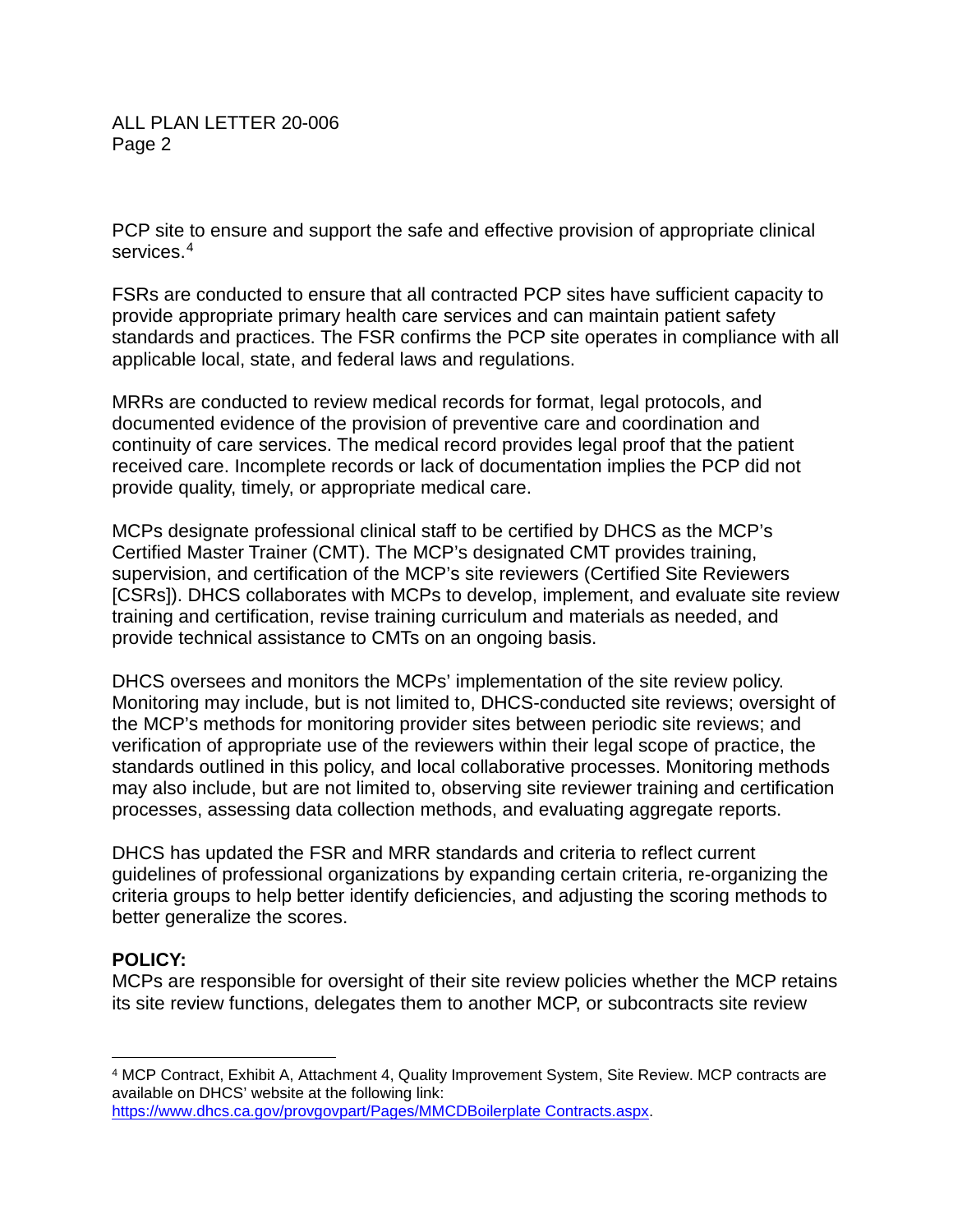$\overline{a}$ 

functions. DHCS only accepts site reviews that are conducted and completed by a CMT and/or a CSR.

For all contracted PCP sites, MCPs are required to conduct initial and subsequent site reviews, consisting of an FSR and MRR, regardless of a PCP site's other accreditations and certifications. Each MCP must ensure that:

- Each PCP site has passed an initial FSR prior to adding the provider(s) to the MCP's network and assigning MCP members to the provider(s).
- Each PCP passes an initial MRR after the PCP is assigned members.
- Each PCP site passes periodic subsequent site reviews, consisting of both an FSR and MRR, at least every three years after the initial FSR.
- DHCS' most current FSR and MRR tools and standards are being utilized when conducting site reviews (the MCP's DHCS assigned Contract Manager or Nurse Evaluator will contact the MCP when there are updates to the tools or standards);
- All PCP sites are held to the same standards.
- The site review status of each contracted PCP site is properly tracked.
- MCPs collaborate locally to determine how they will notify each other of site review statuses and results for shared providers.

MCPs must issue a Certified Quality Provider Site certificate to providers that successfully pass a site review. This certificate is valid for up to three years and affirms that the site has been deemed a DHCS Certified Quality Provider Site. MCPs must contact their DHCS assigned Nurse Evaluator for a copy of the most current certificate template. MCPs must develop a process for issuing the certificates and coordinate with the county collaborative in the issuance and revocation of certificates to shared provider sites.

Each MCP must notify its providers in advance for scheduled site reviews. However, inspection of an MCP's facilities or other elements of a review may be conducted without prior notice, in conjunction with other medical surveys or as part of an unannounced inspection program. 5

MCPs may choose to delegate site review responsibilities to another MCP. While each collaborating MCP determines whether it will accept a collaborating MCP's site review findings, each MCP retains ultimate responsibility for oversight of site review

<sup>5</sup> For more information on medical survey procedures, see Title 28 CCR, section 1300.80. The CCR is searchable at the following link: [https://govt.westlaw.com/calregs/Search/Index.](https://govt.westlaw.com/calregs/Search/Index)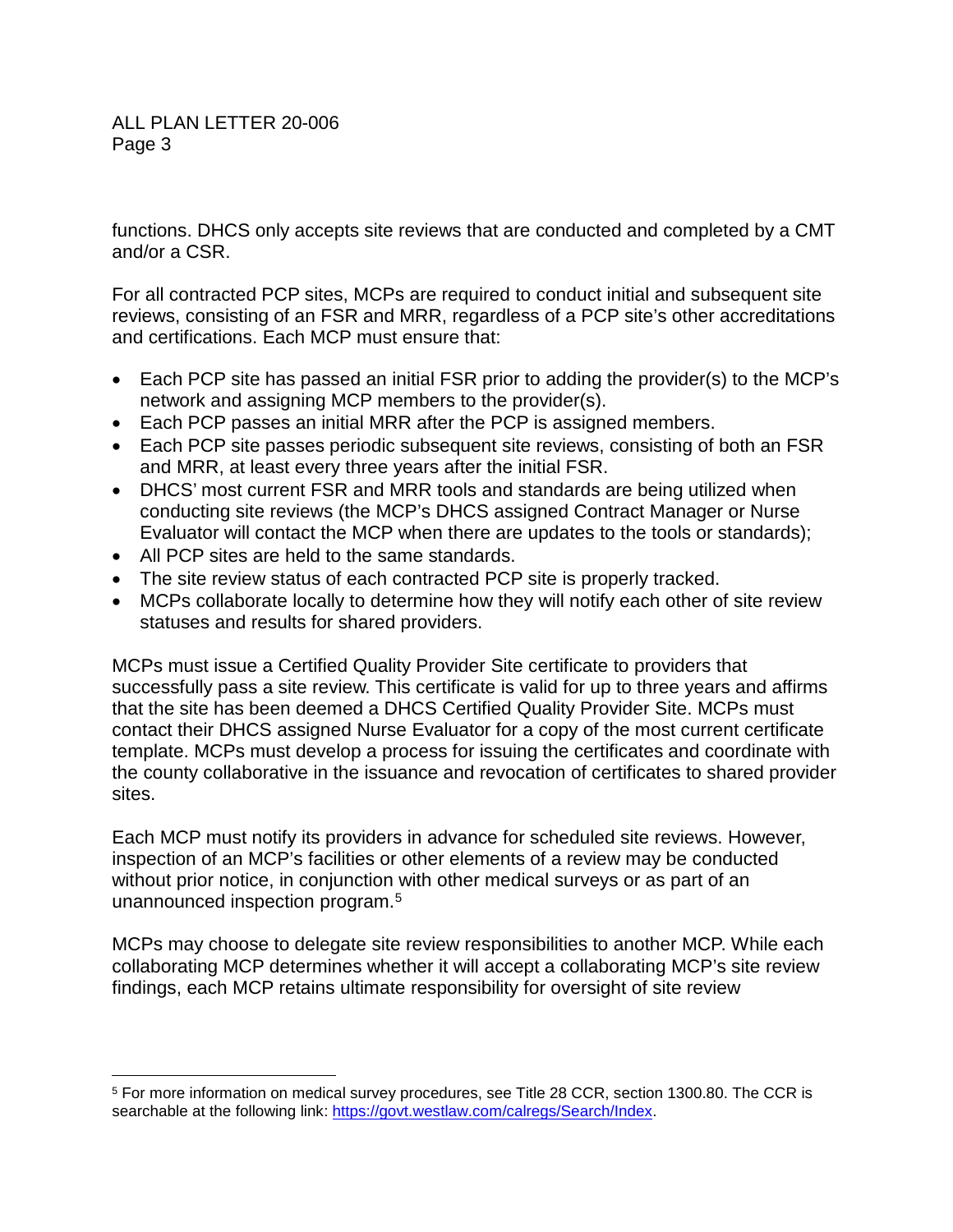completion, results, any necessary corrective action plan (CAP), and monitoring of assigned PCP sites per county collaboration. 6

#### **Site Review Process**

#### Initial Site Review

 $\overline{a}$ 

An initial site review consists of an initial FSR and an initial MRR. The initial FSR and the initial MRR might not occur on the same date. The FSR is conducted first to ensure the PCP site operates in compliance with all applicable local, state, and federal laws and regulations. MCPs must not assign members to providers until their PCP sites receive a passing FSR score and completes all CAPs. An initial FSR is not required when a new provider joins a PCP site that has a current passing FSR score.

Once a PCP site passes the initial FSR, MCPs can begin assigning members to PCPs at that site. However, MCPs must complete the initial MRR of the new PCP site within 90 calendar days of the date that the MCP first assigns members. The MCP may defer this initial MRR for an additional 90 calendar days only if the new PCP does not have enough assigned MCP members to complete the MRR on the required minimum number of medical records (see Subsequent Site Reviews below for details regarding the required minimum number of medical records). If, after 180 days following assignment of members, the PCP still has fewer than the required number of medical records, the MCP must complete the MRR on the total number of medical records it has available, and adjust the scoring according to the number of medical records reviewed.

There are additional scenarios that require MCPs to conduct an initial site review. Examples of these scenarios include, but are not limited to, instances when:

- A new PCP site is added to an MCP's network.
- A newly contracted provider assumes a PCP site with a previous failing FSR and/or MRR score within the last three years.
- A PCP site is returning to the Medi-Cal managed care program and has not had a passing FSR in the last three years.
- There is a change of ownership of an existing provider site.
- A PCP site relocates. When a PCP site relocates, MCPs must:
	- o Complete an initial FSR within 60 days of notification or discovery of the completed move.
	- o Allow assigned MCP members to continue to see the provider.
	- o Not assign new members to providers at the site until the PCP site receives passing FSR and MRR scores.

<sup>&</sup>lt;sup>6</sup> MCP Contract, Exhibit A, Attachment 4, Quality Improvement System, Delegation of Quality Improvement Activities.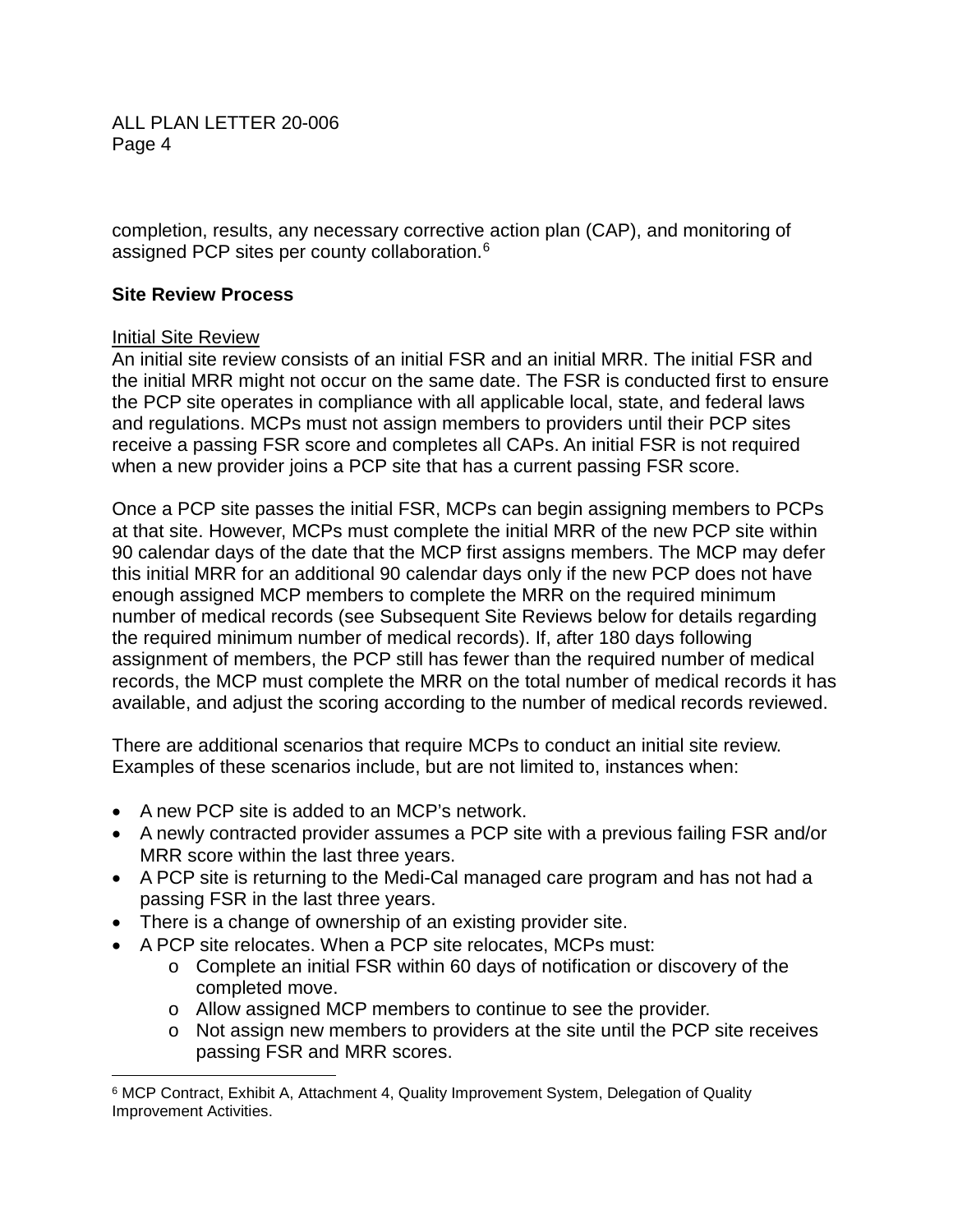- A new MCP is established or an existing MCP expands to a new service area. New MCPs and those that expand to a new service area must complete an initial site review on a specified number of PCP sites as outlined in the bulleted list below. The FSR portion of the initial site review must be completed prior to the start of new or expanding MCP operations.
	- o Five percent of the PCP sites in its proposed network, or on thirty PCP sites, whichever is greater in number.
	- o All of the remaining proposed PCP sites within the first six months of operation or expansion.
	- $\circ$  All of the PCP sites in the network if there are thirty or fewer PCP sites in the network.

PCP sites that are subject to site reviews must include a variety of PCP types (Family Medicine, Internal Medicine, Pediatric, etc.) and subcontracted entities (solo practice, Medical Group, etc.) from throughout the provider network.

## Subsequent Site Reviews

MCPs are required to conduct subsequent site reviews, consisting of an FSR and MRR, at least every three years, beginning no later than three years after the initial FSR. MCPs may conduct site reviews more frequently per county collaborative decisions, or when determined necessary based on monitoring, evaluation, or CAP follow-up issues.

The MRR score is based on a standard review of ten randomly selected MCP member medical records per provider, consisting of five pediatric and five adult or obstetric medical records. For PCP sites serving only pediatric or only adult patients, all ten medical records must be reviewed using the appropriate preventive care criteria. For OB/GYNs acting as PCPs, all medical records must be reviewed using preventive care criteria for adults or pediatrics (pregnant under age 21 years) and obstetrics. During the MRR, site reviewers have the option to request additional medical records for review. If the site reviewer chooses to review additional medical records, the MCP must calculate the scores accordingly.

If a PCP site documents patient care performed by multiple PCPs in the same medical record, the MCP must consider these medical records a shared medical record system. The MCP must consider shared medical records as those that are not identifiable as separate records belonging to any specific PCP. The MCP must review a minimum of ten medical records if two or three PCPs share records, twenty medical records if four to six PCPs share records, and thirty medical records if seven or more PCPs share records. In the event that there are multiple providers in one office that do not share medical records, each PCP must be reviewed separately and receive a separate score.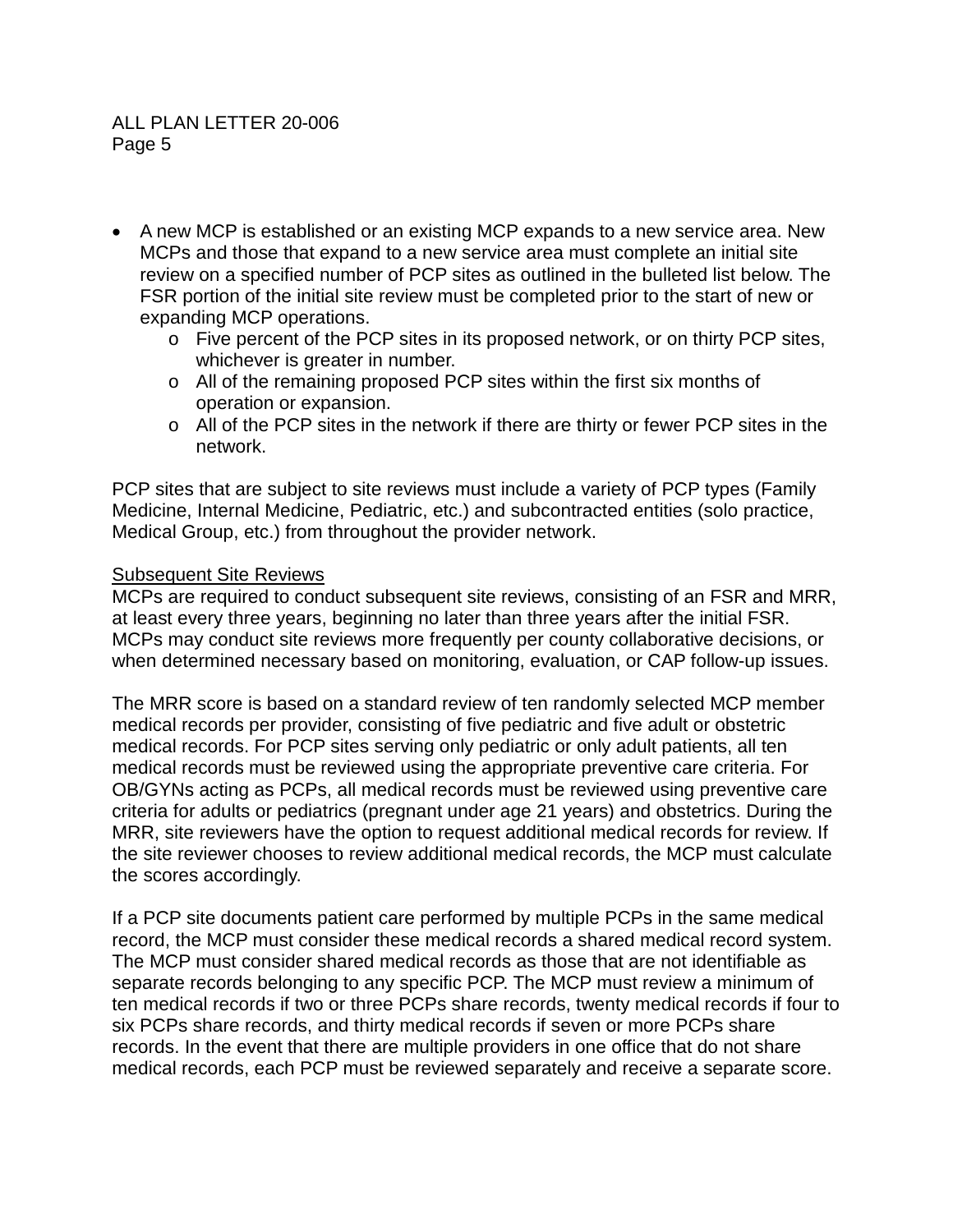#### **Scoring**

MCPs must base FSR and MRR scores on available documented evidence, demonstration of the criteria, and verbal interviews with site personnel. If a site reviewer chooses to review additional criteria not included on the FSR or MRR tools, the site reviewer must not include the additional criteria in the existing scoring method. MCPs must not alter scored criteria or assigned weights in any way.

The FSR tool identifies critical elements in bold and underlined text. Critical elements have the largest potential for adverse effects on patient health or safety and therefore have a scored weight of two points while all other review elements have a scored weight of one point. The PCP site must correct all critical element deficiencies identified during a site review, focused review, or monitoring visit within ten calendar days of those reviews or visits. The MCP must verify that CAPs related to critical elements are completed within 30 calendar days of the site review, focused review, or monitoring visit. MCPs must ensure that PCP sites found to be deficient in any critical element during an FSR have fully corrected all deficiencies, regardless of the PCP site's FSR score. Any MRR section score of less than 80 percent requires a CAP for the entire MRR regardless of the total MRR score.

For detailed scoring procedures, see the FSR and MRR tools and standards. These documents are available upon request. MCPs must contact their DHCS assigned Contract Manager or Nurse Evaluator to request these documents.

If a PCP site receives a failing score from one MCP, all other MCPs must consider the PCP site as having a failing score. MCPs must use the county collaborative process to identify shared providers and to determine methods for sharing site review information, including CAPs and provider terminations.

When a PCP site receives a failing score on an FSR or MRR, the MCP must notify the PCP site of the score, all cited deficiencies, and all CAP requirements. An MCP may choose to remove any PCP site with a failing FSR or MRR score from its network. If an MCP allows a PCP site with a failing FSR or MRR score to remain in its network, the MCP must require and verify that the PCP site has corrected the identified deficiencies within the CAP timelines established in this policy. MCPs must not assign new members to network PCP sites that receive a failing score on an FSR or MRR until the MCP has verified that the PCP site has corrected the deficiencies and the CAP is closed.

PCP sites that receive a failing score on either the FSR or MRR for two consecutive site reviews must receive a minimum passing score on the next FSR and MRR (including PCP sites with open CAPs in place) to remain in the MCP's provider network. If the PCP site fails on its third consecutive attempt, despite the MCP's ongoing monitoring and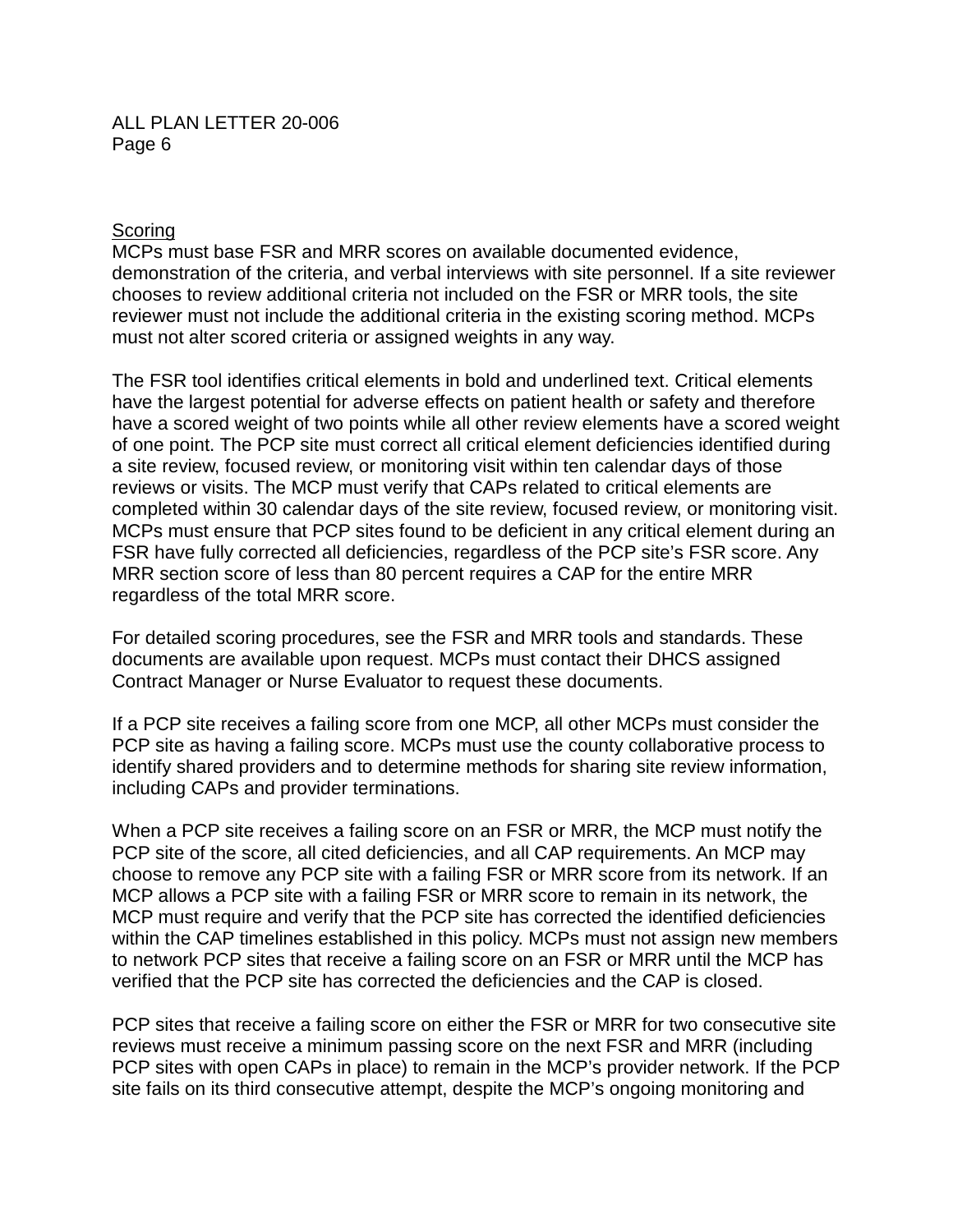assistance, the PCP site must be removed from the MCP's provider network, and its members must be reassigned to other network providers, as appropriate and as contractually required.

## Corrective Action Plan

A CAP is required for all cited deficiencies for PCP sites that have a deficiency in a critical element or receive a conditional passing score on the FSR or MRR tool, on a focused review, or for deficiencies identified by the MCP or DHCS through oversight and monitoring activities. CAPs are required as indicated:

|                                                                                                                        | <b>Exempted Pass</b>                                                                                                                             | <b>Conditional Pass</b>                                                                                                                                                                         | Fail                                                         |
|------------------------------------------------------------------------------------------------------------------------|--------------------------------------------------------------------------------------------------------------------------------------------------|-------------------------------------------------------------------------------------------------------------------------------------------------------------------------------------------------|--------------------------------------------------------------|
| <b>FSR</b>                                                                                                             | Score of 90% and<br>above with no<br>deficiencies in<br>critical elements,<br>infection control, or<br>pharmacy<br>CAP not required<br>$\bullet$ | Score of 90% and<br>$\bullet$<br>above with<br>deficiencies in<br>critical elements,<br>infection control, or<br>pharmacy<br>Score of 80% and<br>$\bullet$<br>above<br><b>CAP</b> required<br>٠ | Score below<br>$\bullet$<br>80%<br>CAP required<br>$\bullet$ |
| <b>MRR</b>                                                                                                             | Score of 90% and<br>above, with all<br>section scores at<br>80% and above<br>CAP not required<br>$\bullet$                                       | Score of 90% and<br>$\bullet$<br>above with one or<br>more section scores<br>below 80%<br>Score of 80% and<br>$\bullet$<br>above<br>CAP required<br>$\bullet$                                   | Score below<br>$\bullet$<br>80%<br>CAP required<br>$\bullet$ |
| MCPs may require a CAP regardless of score for other findings identified during the<br>survey that require correction. |                                                                                                                                                  |                                                                                                                                                                                                 |                                                              |

At their discretion, MCPs may decide to provide additional training and give technical assistance when a PCP site fails an FSR prior to contracting with the MCP. These precontracted providers who do not pass the initial FSR within two attempts may reapply to the MCP after six months.

The MCP conducting the site review is responsible for follow-up, re-review, closure of CAPs, and monitoring re-reviews. CAP documentation must identify:

- The specific deficiency.
- Corrective actions needed.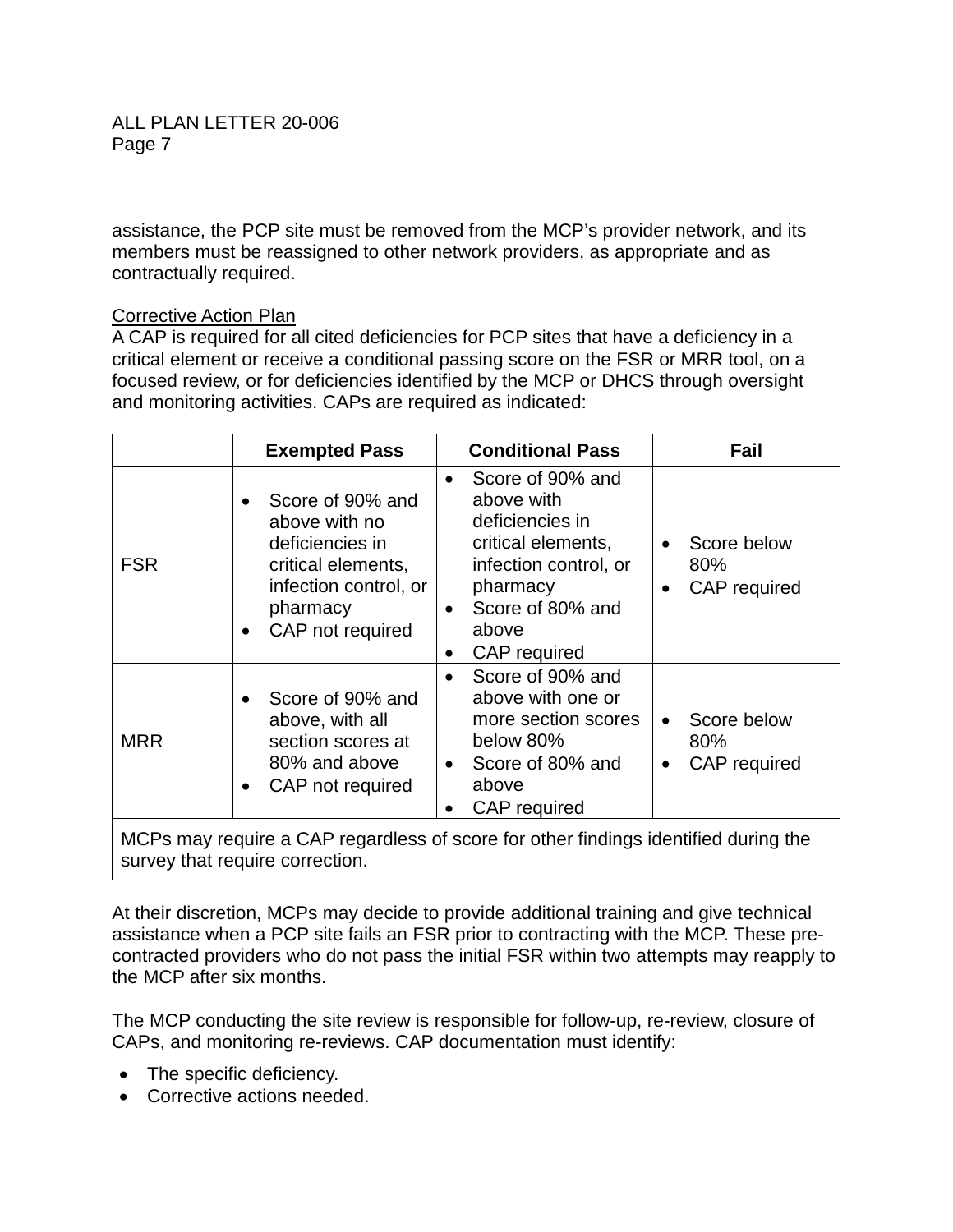- Projected and actual dates of the deficiency correction.
- Reevaluation of timelines and dates.
- Responsible persons.

CAPs for non-critical elements may be verified via document submission. CAPs for critical elements must be verified onsite. Closed CAP documentation must include:

- Documentation of problems in completing corrective actions (if any).
- Resources and technical assistance provided by the MCP.
- Evidence of the corrections.
- Completion and closure dates.
- Name and title of the MCP reviewer.

MCPs must follow the timeline below for CAP notification and completion:

| <b>CAP Timeline</b>                                                      | <b>CAP Action(s)</b>                                                                                                                                                                                                                                                                                                                                                                                                                            |
|--------------------------------------------------------------------------|-------------------------------------------------------------------------------------------------------------------------------------------------------------------------------------------------------------------------------------------------------------------------------------------------------------------------------------------------------------------------------------------------------------------------------------------------|
| <b>FSR and/or MRR Completion</b><br>Day                                  | The MCP must provide the PCP site a report containing:<br>The FSR and/or MRR scores;<br>Any critical element findings, if applicable; and<br>A formal written request for CAPs for all critical<br>elements, if applicable.                                                                                                                                                                                                                     |
| Within 10 calendar days of the<br>FSR and/or MRR                         | The PCP site must submit a CAP and evidence of<br>corrections to the MCP for all deficient critical<br>elements, if applicable.<br>The MCP must provide a report to the PCP site<br>$\bullet$<br>containing FSR and/or MRR findings, along with a<br>formal written request for CAPs for all non-critical<br>element deficiencies.<br>The MCP must provide educational support and<br>$\bullet$<br>technical assistance to PCP sites as needed. |
| Within 30 calendar days from<br>the date of the FSR and/or MRR<br>report | • The MCP must conduct a focused review to verify<br>that CAPs for critical elements are completed.<br>• The PCP site must submit a CAP for all non-critical<br>element deficiencies to the MCP.<br>The MCP must provide educational support and<br>technical assistance to PCP sites as needed.                                                                                                                                                |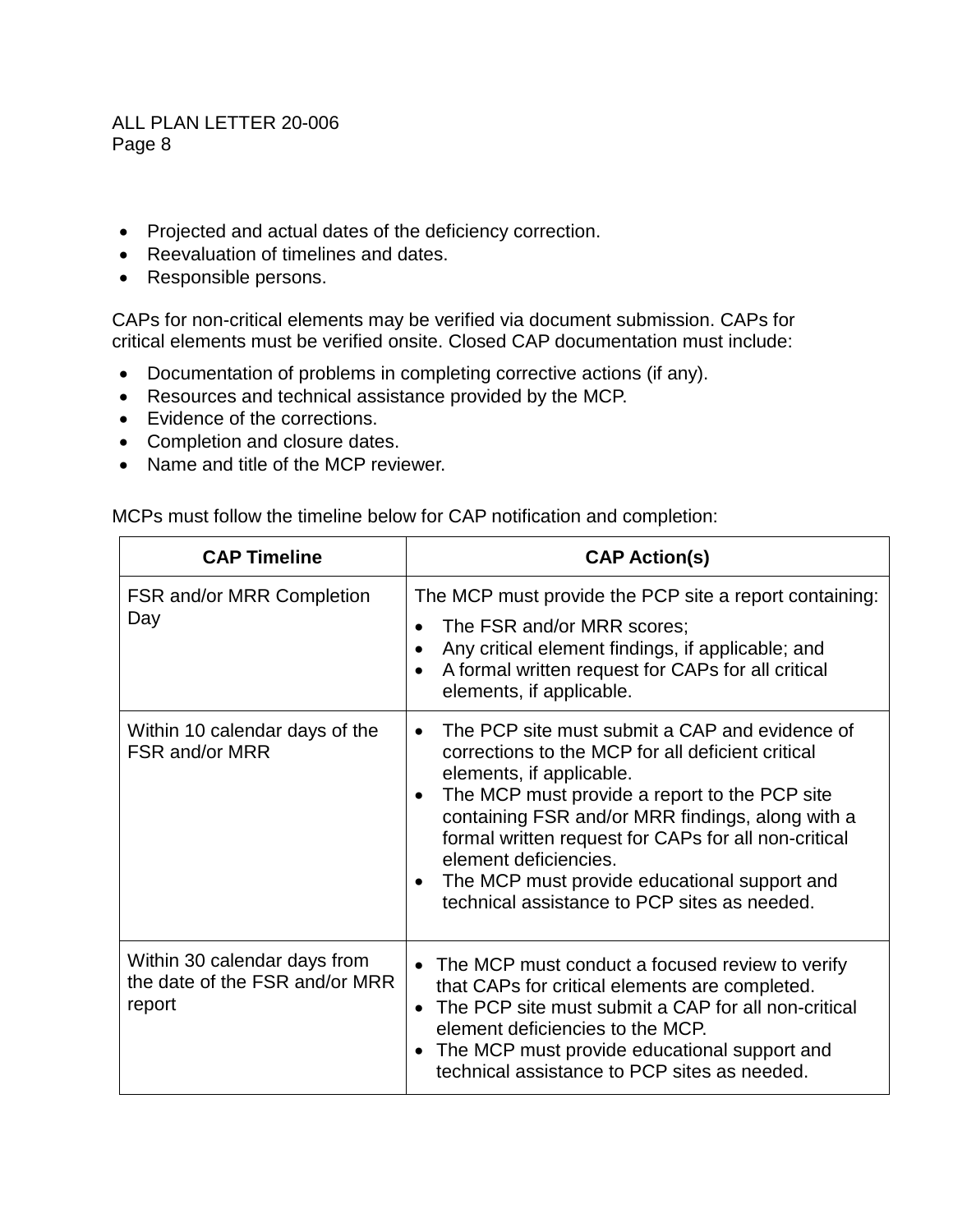| Within 60 calendar days from<br>the date of the FSR and/or MRR<br>report | • The MCP must review, approve, or request additional<br>information on the submitted CAP(s) for non-critical<br>findings.<br>• The MCP must continue to provide educational<br>support and technical assistance to PCP sites as<br>needed.                                                                         |
|--------------------------------------------------------------------------|---------------------------------------------------------------------------------------------------------------------------------------------------------------------------------------------------------------------------------------------------------------------------------------------------------------------|
| Within 90 calendar days from<br>the date of the FSR and/or MRR<br>report | • All CAPs must be closed.<br>• Providers can request a definitive, time-specific<br>extension period to complete the CAP(s), not to<br>exceed 120 calendar days from the date of the initial<br>report of FSR and/or MRR findings.                                                                                 |
| Beyond 120 days from the date<br>of the FSR and/or MRR report            | • The MCP must request approval from DHCS to<br>complete a CAP review for any extenuating<br>circumstances that prevented completion of a CAP<br>within the established timeline.<br>• The MCP must conduct another FSR and/or MRR, as<br>applicable, within 12 months of the applicable FSR<br>and/or MRR date(s). |

MCPs must not assign new members to providers who do not correct site review deficiencies within the established CAP timelines. MCP must verify that the PCP site has corrected the deficiencies and the CAP is closed. MCPs must remove any provider from the network who does not come into compliance with review criteria and CAP requirements within the established timelines, and the MCP must appropriately reassign that provider's MCP members to other network providers. 7

## Monitoring

 $\overline{a}$ 

Each MCP must monitor all PCP sites between each regularly scheduled site review. Monitoring methods may include site reviews, but MCPs must also use additional methods such as information gathered through established internal MCP systems (e.g., quality improvement), as well as provider and program-specific reports from external sources of information (e.g., public health). MCPs must monitor and evaluate all critical elements for all PCP sites between scheduled site reviews. When MCPs identify deficiencies through monitoring, they must determine the appropriate course of action, such as conducting a site review or additional focused reviews, to educate and correct the deficiencies according to established CAP timelines.

<sup>7</sup> More information regarding provider terminations is located in APL 16-001, Medi-Cal Provider and Subcontract Suspensions, Terminations, and Decertifications.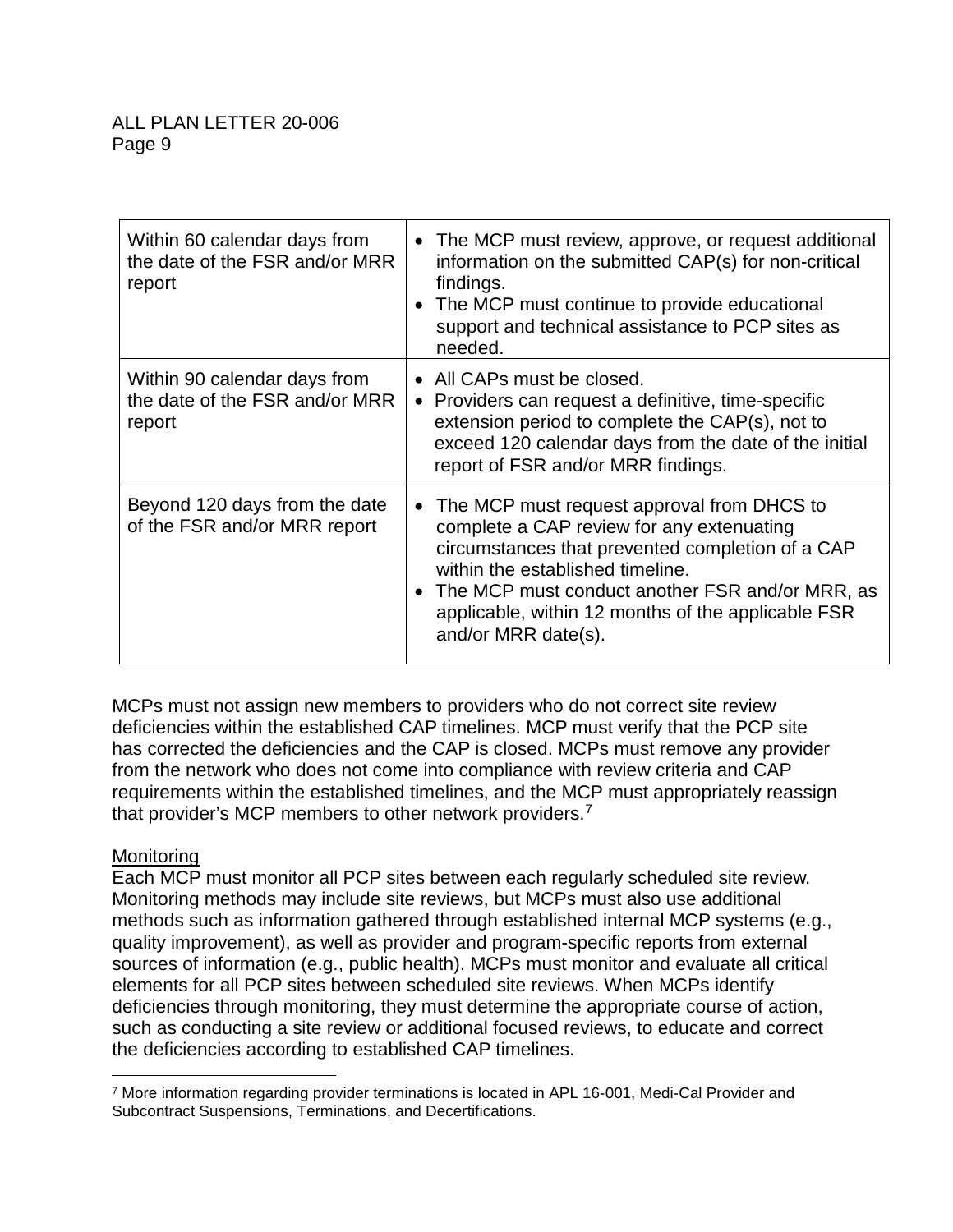## Focused Review

A focused review is a targeted review of one or more specific areas of the FSR or MRR. MCPs must not substitute a focused review for a site review. MCPs may use focused reviews to monitor providers between site reviews to investigate problems identified through monitoring activities or to follow up on corrective actions. Reviewers may utilize the appropriate sections of the FSR and MRR tools for the focused review, or other methods to investigate identified deficiencies or situations. All deficiencies identified in a focused review must require the completion and verification of corrective actions according to CAP timelines established in this policy.

## County Collaboration

MCPs must collaborate locally within each Medi-Cal managed care county to establish systems and implement procedures for the coordination and consolidation of site reviews for mutually shared PCPs.<sup>8</sup> All MCPs within a county have equal responsibility and accountability for participation in the site review collaborative processes.

MCPs must submit an initial written description and periodic update reports as requested and instructed by DHCS describing the county collaboration processes, which must include, but are not limited to, the following:

- Names and titles of each MCP's participating personnel.
- A work plan that includes goals, objectives, activities, and timelines.
- Scheduled meeting dates, times, and locations.
- Meeting processes and outcomes.
- Communication and information-sharing processes.
- Roles and responsibilities of each MCP.
- Delegated activities and use of delegated or sub-delegated entities.
- Memorandum of Agreement requirements established for collaborating MCPs.

MCPs must establish policies and procedures to define local collaborative methodology for:

- Identification of shared providers.
- Confidentiality, disclosure, and release of shared provider review information and site review results.
- Site review processes.
- Issuance of Certified Quality Provider Site certificates.
- Oversight and monitoring of review processes.

 $\overline{a}$ <sup>8</sup> Health and Safety Code (HSC), section 1342.8. The HSC is searchable at the following link: [http://leginfo.legislature.ca.gov/faces/home.xhtml.](http://leginfo.legislature.ca.gov/faces/home.xhtml)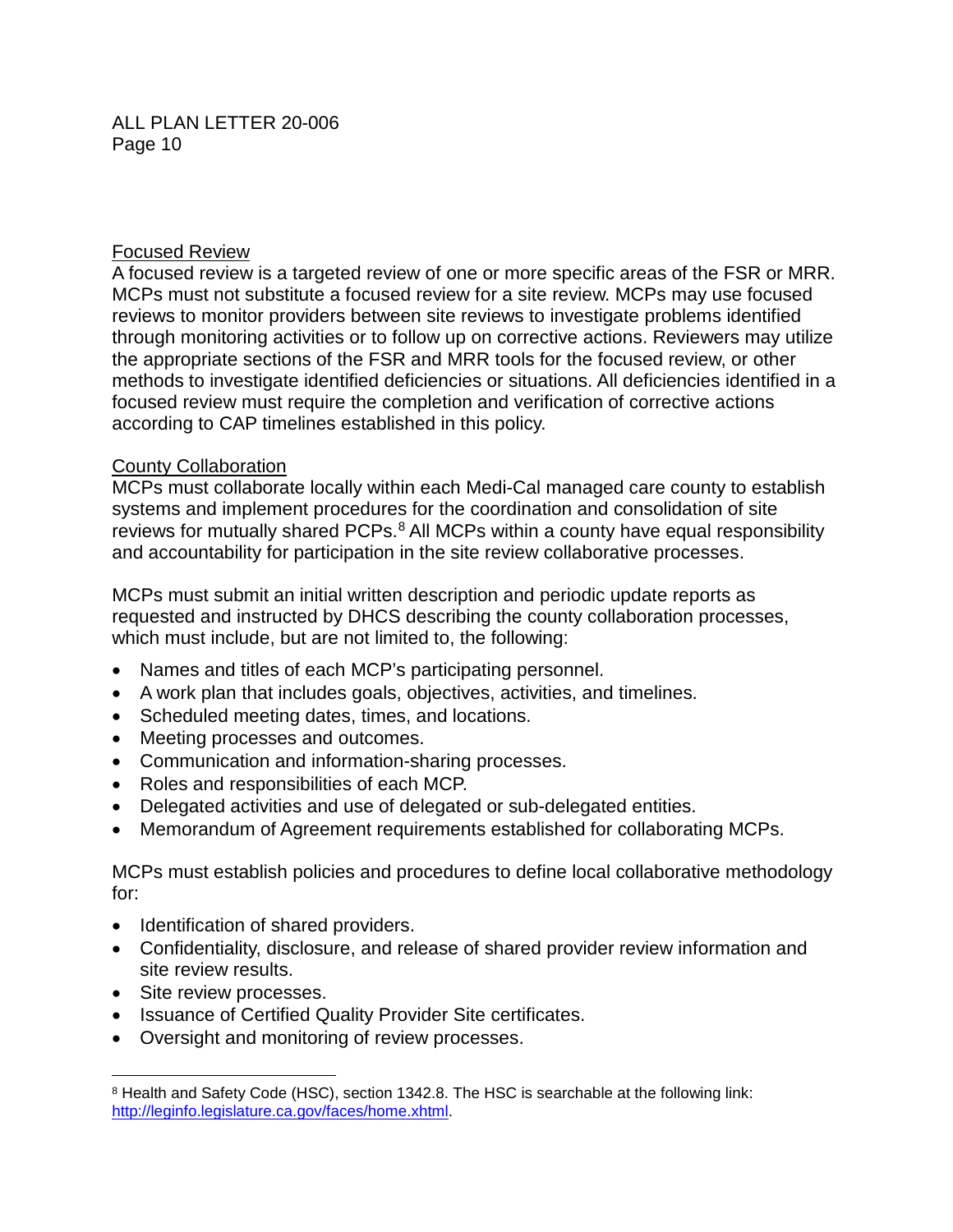- Site review personnel and training processes.
- Collection and storage of site review results.

#### MCP Site Review Personnel

MCPs must designate a minimum of one physician, Nurse Practitioner (NP), Physician Assistant (PA), or Registered Nurse (RN), to be certified by DHCS as the MCP's CMT. The CMT has the overall responsibility for the training, supervision, and certification of site reviewers, as well as monitoring site reviews and evaluating site reviewers for accuracy.

MCPs must determine the composition of the teams performing site reviews. Each site review must have a designated CSR who is responsible for and must sign the FSR and MRR tools. Only physicians, NPs, PAs, or RNs are eligible to become CSRs. A variety of personnel can also be part of the site review team, including pharmacists, dietitians, and others to provide assistance and clarification.

An  $RN<sup>9</sup>$  is the minimal level of site reviewer acceptable for independently performing site reviews. RN reviewers can independently make determinations regarding implementation of appropriate reporting or referral of abnormal review findings to initiate peer review procedures. An RN can only delegate site review tasks to a subordinate based on the subordinate's legal scope of practice and on the degree of preparation and ability required by the site review tasks that the RN would delegate.

Each MCP is required to have written policies and procedures that clearly define the duties and responsibilities of all site review personnel. Each MCP must demonstrate that site review activities established for their reviewers comply with the site reviewers' scope of practice as defined by state law, in accordance with the state licensing and certification agencies and are appropriate to the site reviewers' level of education and training.

#### MCP Site Review Training and Certification

 $\overline{a}$ 

Physicians, NPs, PAs, and/or RNs that are designated by each MCP to be CMTs or site reviewers must meet the certification and recertification requirements outlined in the respective table below to be certified as a CMT or CSR. CMT candidates must apply for certification directly to DHCS using Attachment A of this APL, Application For DHCS Site Review Master Trainer Certification. Applications must be submitted to the MCP's assigned Nurse Evaluator. Upon certification and recertification, CMTs will receive a certificate signed by DHCS. CMTs must be recertified every three years.

<sup>9</sup> Business and Professions Code (BPC), section 2725. The BPC is searchable at the following link: [http://leginfo.legislature.ca.gov/faces/home.xhtml.](http://leginfo.legislature.ca.gov/faces/home.xhtml)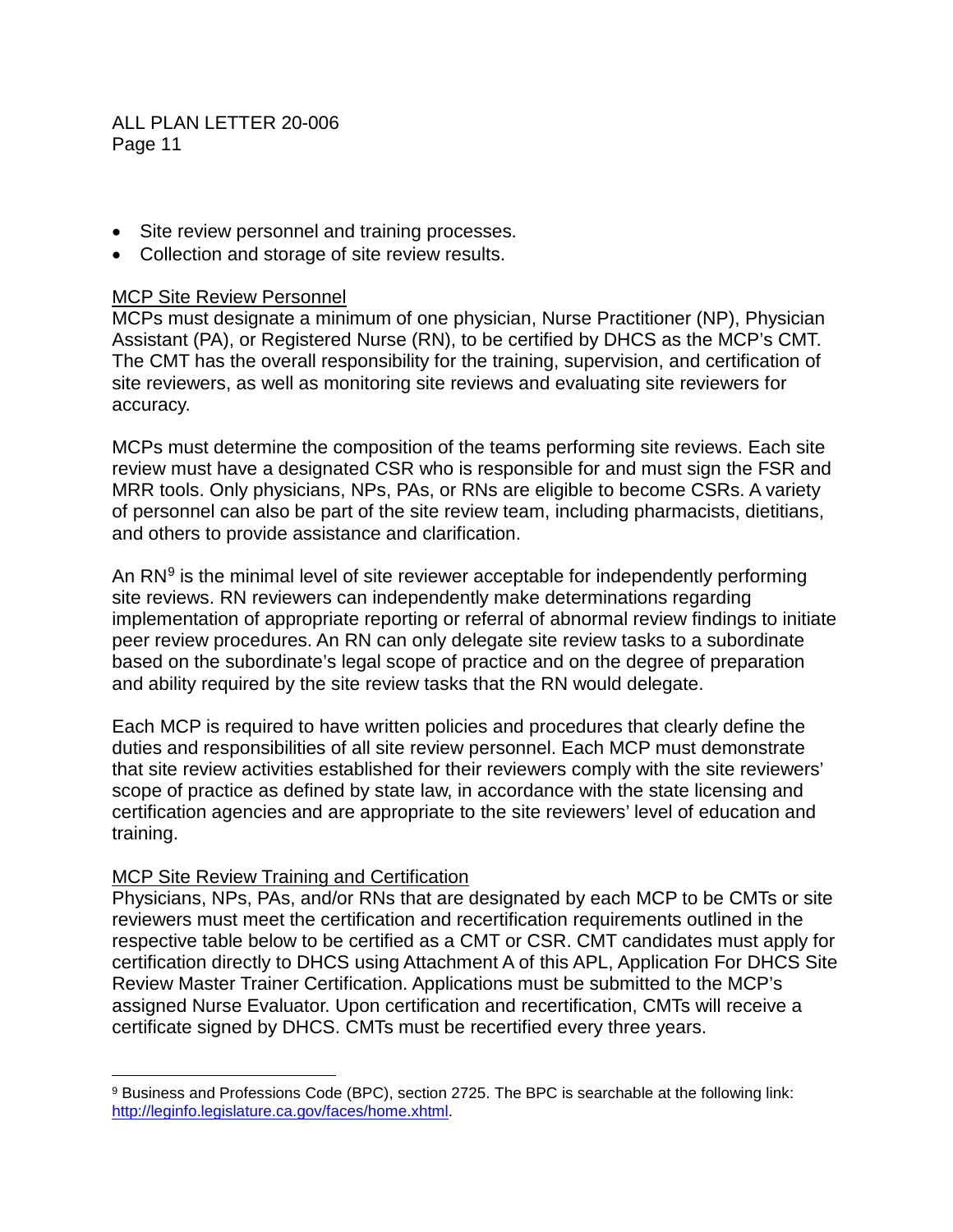Each MCP is responsible for ensuring that all site reviewers are appropriately trained, evaluated, certified, and monitored. MCPs may collaborate with one another to determine local systems for training and certifying site reviewers. Training must include DHCS seminars, MCP classes, individual or small group training sessions provided by a CMT, and self-study learning programs. MCPs can only certify physicians, PAs, or RNs as CSRs, and recertify them every three years thereafter. Upon certification and recertification, CSRs will receive written verification of certification by the awarding MCP.

#### Inter-rater Review Process

Candidates for CMT and CSR certifications must complete an inter-rater review process as part of both the initial certification and recertification processes. The inter-rater for CMT candidates is a DHCS Nurse Evaluator. The inter-rater review process requires the CMT candidate to concurrently complete and score a site review with the DHCS Nurse Evaluator utilizing the DHCS FSR and MRR tools and standards. The inter-rater for CSR candidates is the MCP's CMT. The inter-rater review process requires the CSR candidate to participate with the MCP's CMT to concurrently complete and score a site review utilizing the DHCS FSR and MRR tools and standards. The CMT or CSR candidate must achieve the required inter-rater score as described in the tables below in order to be certified.

If the CMT or CSR candidate does not meet the appropriate inter-rater score variance, they may repeat the process one time. The appropriate inter-rater (DHCS Nurse Evaluator or MCP's CMT) and the candidate with the failing inter-rater score will jointly assess training needs and implement a training plan prior to conducting the second inter-rater review. CMT and CSR candidates that do not meet the appropriate inter-rater variance score for the second inter-rater review must wait 12 months to reapply for certification.

| <b>Initial Certification Requirements</b>                                                                                         | CM I | CSR |
|-----------------------------------------------------------------------------------------------------------------------------------|------|-----|
| Possess a current and valid California RN, Doctor<br>of Medicine (MD), Doctor of Osteopathic Medicine<br>(DO), NP, or PA license. |      |     |
| Be employed by or subcontracted with an MCP.                                                                                      |      |     |
| Submit Attachment A, Application For DHCS Site<br><b>Review Master Trainer Certification.</b>                                     |      |     |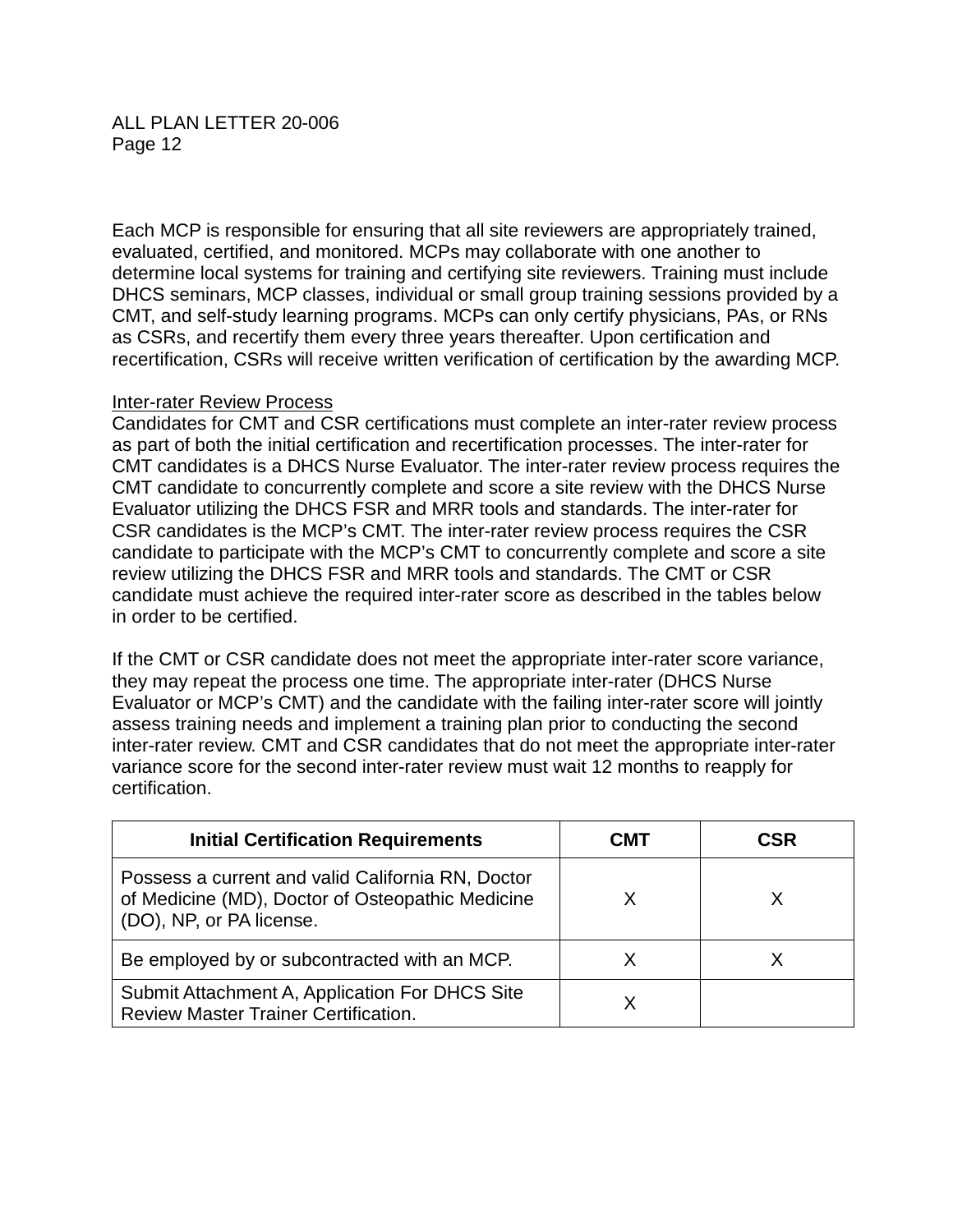| Have experience in conducting training in a health<br>related field, or conducting quality improvement<br>activities such as medical audits, site reviews, or<br>utilization management activities within the past<br>three (3) years. | X |   |
|----------------------------------------------------------------------------------------------------------------------------------------------------------------------------------------------------------------------------------------|---|---|
| Complete twenty (20) FSRs and twenty (20) MRRs,<br>and one (1) year of experience as a CSR.                                                                                                                                            | X |   |
| Achieve an inter-rater score within 5% of FSR and<br>5% of MRR from the DHCS Nurse Evaluator.                                                                                                                                          | X |   |
| Attend didactic site review training or completion of<br>DHCS site review training modules on the current<br>site review tools under supervision of a CMT.                                                                             |   | X |
| Complete ten (10) FSRs and ten (10) MRRs with a<br>CSR or CMT.                                                                                                                                                                         |   | X |
| Achieve an inter-rater score of 10% in FSR and<br>10% in MRR with designated CMT.                                                                                                                                                      |   | X |

| <b>Recertification Requirements</b>                                                                                              | CMT | CSR |
|----------------------------------------------------------------------------------------------------------------------------------|-----|-----|
| Possess a current and valid California RN, MD, DO,<br>NP, or PA license.                                                         | X   | X   |
| Be employed by or subcontracted with an MCP.                                                                                     | X   | X   |
| Be responsible for staff training on the most current<br>DHCS site review tools and standards.                                   | X   |     |
| Participate in DHCS-sponsored site review trainings<br>as well as site review work group (SRWG) meetings<br>and teleconferences. | X   |     |
| Maintain CMT certification.                                                                                                      | X   |     |
| Complete a minimum of twenty (20) site reviews<br>following initial certification or recertification.                            | X   |     |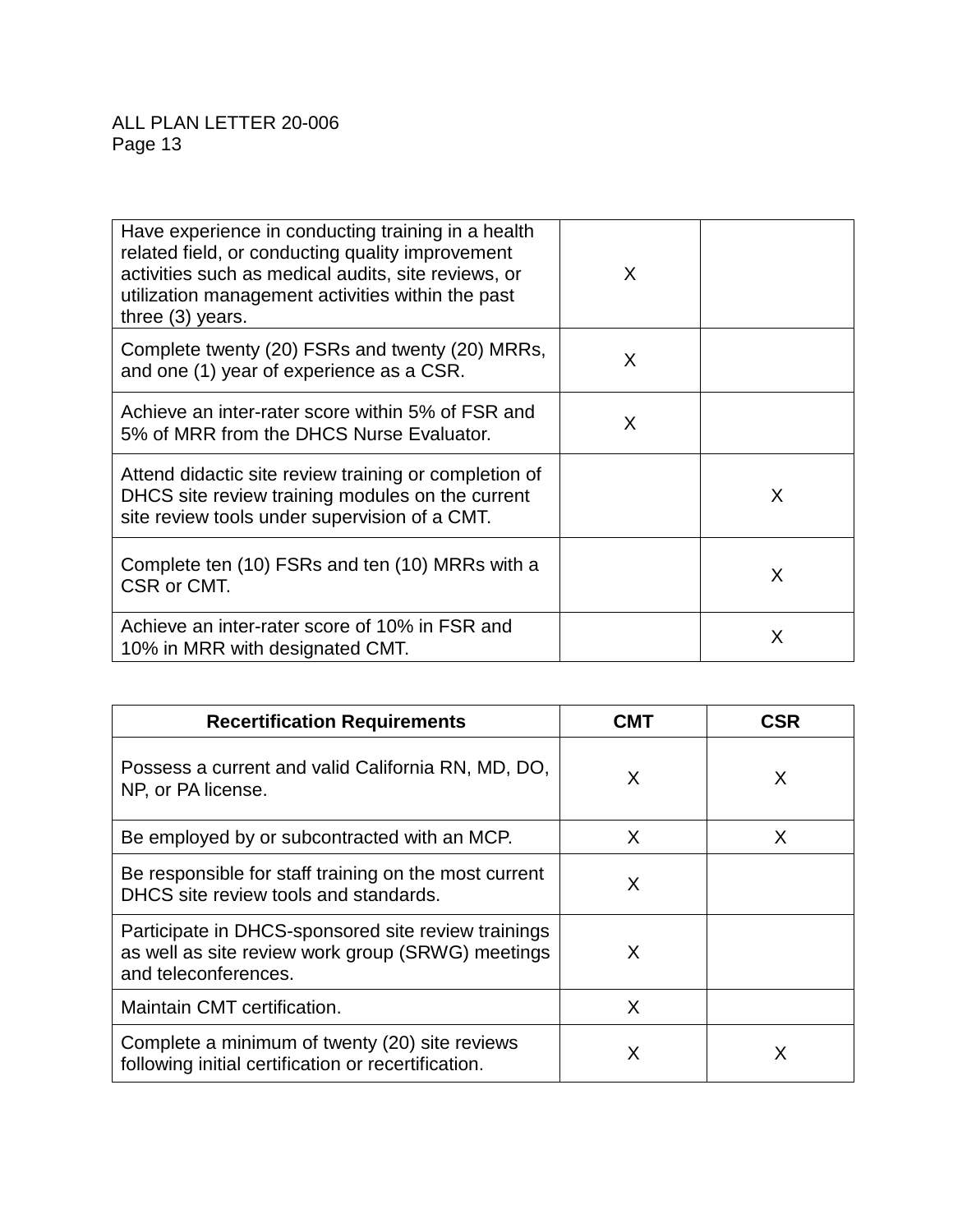| Attend DHCS-sponsored inter-rater workshops in<br>person every two years.                        |  |
|--------------------------------------------------------------------------------------------------|--|
| Achieve a 10% variance on the MRR, on the inter-<br>rater score as defined by the SRWG and DHCS. |  |
| Achieve an inter-rater score within 5% of FSR and<br>5% of MRR from the DHCS Nurse Evaluator.    |  |

Each MCP must develop policies and procedures for ongoing supervision and monitoring of site review personnel to ensure reliability of site review findings and data submitted to DHCS. Each MCP must maintain certification records including, but not limited to, site review training activities and supporting documentations to support the certification requirements.

## Data Submission Procedures

MCPs are required to submit site review data to DHCS every six months (July 31 for the period January - June, and January 31 for the period July - December) in an approved format uploaded to a designated DHCS secure site. MCPs are permitted to submit data more frequently than every six months. For preoperational and expansion site reviews, MCPs must submit site review data to DHCS at least six weeks prior to site operation. DHCS will make available the database containing all necessary tables and data input forms for the mandatory bi-annual submission of site review data. DHCS will reject site review data that MCPs submit in nonconforming formats.

## DHCS-Conducted Site Reviews

DHCS conducts separate site reviews to validate MCPs' FSR and MRR processes. Prior to a new MCP's operation, or an MCP expansion to a new county, DHCS conducts initial FSRs, followed by initial MRRs upon an MCP beginning operations and assignment of MCP members, as outlined in this APL, of randomly chosen PCP sites in the MCP's network. DHCS also conducts subsequent site reviews on PCP sites within MCP networks. DHCS will notify MCPs of critical findings in writing via email within 10 calendar days following the date of the FSR and/or MRR and provide a written report summarizing all of DHCS' review findings within 30 calendar days following the date of the FSR and/or MRR.

Within 30 calendar days from the date of the DHCS-conducted site review report, the MCP must provide a CAP to DHCS responding to all cited deficiencies documented in the report. The MCP's CAP response must include:

- The identified deficiency(ies).
- A description of action(s) taken to correct the deficiency(ies).